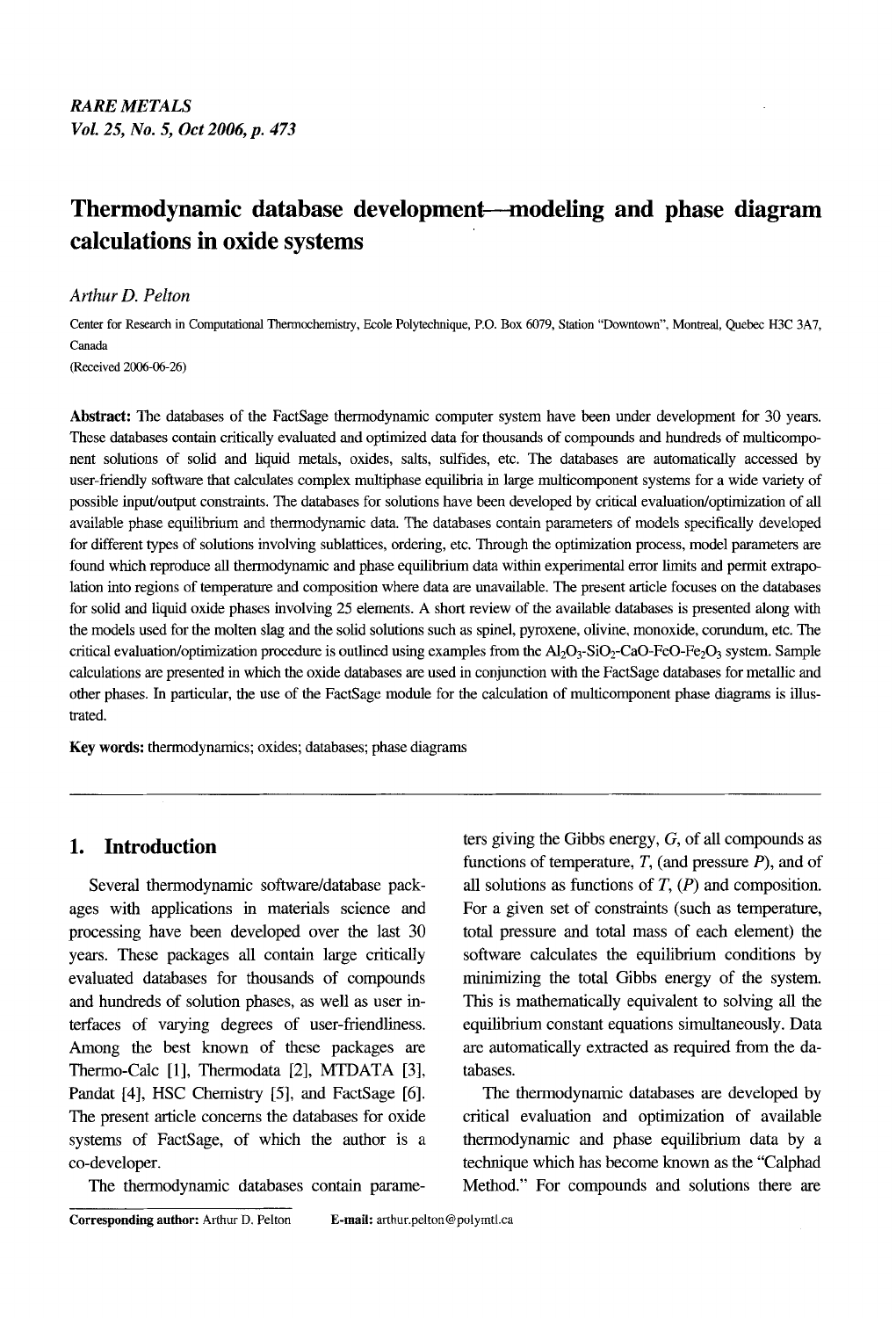many kinds of thermodynamic data such as calorimetric data (heat capacities, enthalpies of mixing, enthalpies of solution), vapour pressure data, data for chemical potentials or activities (from electrochemical cells, vapour pressure measurements, isopiestic measurements, etc.), experimental phase diagrams and phase equilibrium data (involving solids, liquids and gases), etc. These diverse kinds of data are not independent of each other, but are related through the Gibbs functions, *G,* of the phases. For each phase there is a Gibbs function *G(T, P,* composition). This function provides a complete thermodynamic description of the phase because all other thermodynamic functions can be calculated from it by taking the appropriate derivatives. For example:

$$
H\left(\text{enthalpy}\right) = \left(\frac{\partial (G/T)}{\partial (1/T)}\right)_{P,\text{composition}} \qquad (1)
$$

*(2)*   $C_p$  (heat capacity) =  $\left(\frac{\partial H}{\partial T}\right)_P$ 

(3)  $S\left(\text{entropy}\right) = -\left(\frac{\partial G}{\partial T}\right)_{P,\text{composition}}$ 

 $\mu_i$  = (chemical potential of component *i* of a solution) =  $(\partial G/\partial n_i)_{T,p_n}$  (4)

where  $n_i$  = moles of *i*.

Furthermore, when phases are in equilibrium:

 $\mu_i$  (in phase  $\alpha$ ) =  $\mu_i$  (in phase  $\beta$ ) for all compo- *(5)*  nents  $i = \mu_i$  (in phase  $\gamma$ ) = ...

Therefore, in developing a database for a multicomponent chemical system, one assesses and evaluates all the available data simultaneously in order to obtain **an** optimal Gibbs function for each phase. The resultant database is then thermodynamically self-consistent. The optimized Gibbs functions are stored in the databases as sets of parameters of model equations. All thermodynamic properties and phase equilibria can then be calculated from these functions.

For each solution phase it is important to select a proper model equation for the Gibbs function. For example, the simplest and best known model equation is that of a "regular solution" in which the atoms or molecules of each component are assumed to be randomly distributed over the sites of a lattice or quasilattice and in which the energy of the solution is assumed to be the sum of nearest-neighbour pair energies. The following model equation results:  $G(molar) = (X_1G_1^o + X_2G_2^o + X_3G_3^o + \ldots) +$ 

$$
RT (X_1 \ln X_1 + X_2 \ln X_2 + X_3 \ln X_3 + ...) +
$$
  
\n
$$
\alpha_{12} X_1 X_2 + \alpha_{23} X_2 X_3 + \alpha_{31} X_3 X_1 + ...
$$
  
\n(6)

where  $X_i$  denotes the mole fraction of pure component *i*,  $G_i^o$  denotes the Gibbs function of pure component *i*, and  $\alpha_{ij}$  denotes the empirical parameters of the model.

The empirical binary parameters  $\alpha_{ii}$  are found as functions of composition by evaluation/ optimization of available data on the binary sub-systems. If data are available for ternary systems, then additional empirical ternary terms of the form  $\alpha_{ijk} X_i X_j X_k$  can be added to Eq. (6). Finally, the Gibbs energy of the multicomponent solution is estimated from the optimized binary (and ternary) parameters by means of **Eq.** (6).

For a complete discussion, see Ref. *[7].* 

For the oxide solutions discussed in the present article, the assumptions of the regular solution model are far too simplistic. More sophisticated models are required as will be discussed in the following section. However, the same evaluation/optimization strategy is employed. That is, "binary" and "ternary" model parameters are obtained by evaluation/optimization of available data, and then the thermodynamic properties of multicomponent solutions are calculated from these parameters by the model equations.

# **2. FactSage oxide databases**

The FactSage oxide databases have been developed over the past 25 years. They contain data for the following components:

(1) Major components (all available data completely evaluated and modeled for all phases at all compositions and temperatures):

 $Al_2O_3$ -CaO-FeO-Fe $_2O_3$ -MgO-SiO<sub>2</sub>;

(2) Secondary components (extensively evaluated, particularly together with the major components and over composition ranges of practical importance):

 $B_2O_3$ -CrO-Cr<sub>2</sub>O<sub>3</sub>-MnO-Na<sub>2</sub>O-NiO-PbO-Ti<sub>2</sub>O<sub>3</sub>-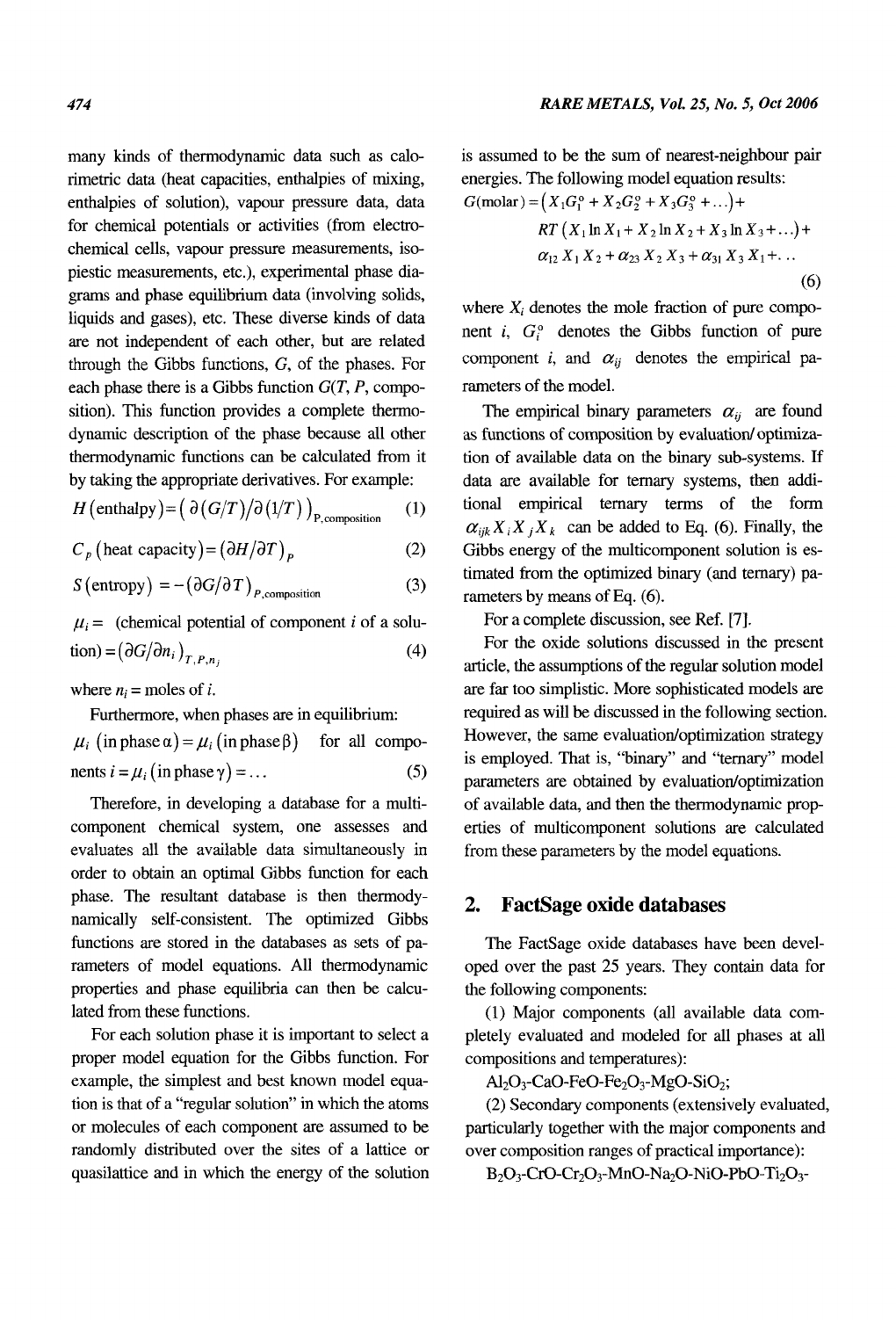*Pelton A.D.,* **Thermodynamic database development-modeling and phase diagram calculations in..** . *<sup>475</sup>*

 $TiO<sub>2</sub>$ -ZnO-ZrO<sub>2</sub>;

binations with other components): **(3)** Minor components (evaluated for some com-

 $As_2O_3$ -Cu<sub>2</sub>O-K<sub>2</sub>O-SnO.

The databases contain data for over 150 solid stoichiometric compounds as well as the following solutions:

Liquid: Modeled for all oxide components listed above as well as for the following non-oxide components (in dilute solution):  $S$ ,  $SO_4$ ,  $PO_4$ ,  $CO_3$ ,  $H_2O$ , OH, F, C1, Br, I;

Spinel: (Al,  $Co^{2+}$ ,  $Co^{3+}$ ,  $Cr^{2+}$ ,  $Cr^{3+}$ ,  $Fe^{2+}$ ,  $Fe^{3+}$ , Mg,  $Ni^{2+}$ , Zn)[Al, Co<sup>2+</sup>, Co<sup>3+</sup>, Cr<sup>3+</sup>, Fe<sup>2+</sup>, Fe<sup>3+</sup>, Mg, Ni<sup>2+</sup>,  $Zn$ ,  $\Box$ ],  $O_4$ :

Pyroxenes:  $(Ca, Fe^{2+}, Mg)^{M_2}$  (Fe<sup>2+</sup>, Fe<sup>3+</sup>, Mg, Al)<sup>M<sub>1</sub></sup> (Fe<sup>3+</sup>, Al, Si)<sup>B</sup> Si<sup>A</sup>O<sub>6</sub>;

Olivine: (Ca, Fe<sup>2+</sup>, Mg, Mn, Ni, Co, Zn) [Ca, Fe<sup>2+</sup>, Mg, Mn, Ni, Co Zn] SiO<sub>4</sub>;

Melilite:  $(Ca)_{2}$  [Mg, Fe<sup>2+</sup>, Fe<sup>3+</sup>, Al, Zn] {Fe<sup>3+</sup>, Al,  $Si\}{}_{2}O_{7};$ 

Monoxide: Ca0-Mg0-Mno-Coo-Ni0-FeO  $(+Fe<sub>2</sub>O<sub>3</sub>-Al<sub>2</sub>O<sub>3</sub>-ZnO-Cr<sub>2</sub>O<sub>3</sub>)$ ;

 $\alpha$ -Ca<sub>2</sub>SiO<sub>4</sub>:  $\alpha$ -Ca<sub>2</sub>SiO<sub>4</sub> (+Fe<sub>2</sub>SiO<sub>4</sub>, Mg<sub>2</sub>SiO<sub>4</sub>,  $Mn<sub>2</sub>SiO<sub>4</sub>$ ;

 $\alpha'$ -Ca<sub>2</sub>SiO<sub>4</sub>:  $\alpha'$ -Ca<sub>2</sub>SiO<sub>4</sub> (+Fe<sub>2</sub>SiO<sub>4</sub>, Mg<sub>2</sub>SiO<sub>4</sub>,  $Mn_2SiO_4$ ,  $Pb_2SiO_4$ ,  $Zn_2SiO_4$ );

Wollastonite:  $CaSiO<sub>3</sub>$  (+FeSiO<sub>3</sub>, MgSiO<sub>3</sub>,  $MnSiO<sub>3</sub>$ ;

Corundum:  $Al_2O_3$ - $Cr_2O_3$ - $Fe_2O_3$ ;

Ilmenite: (Fe<sup>2+</sup>, Mg, Mn, Ti<sup>3+</sup>) (Ti<sup>4+</sup>, Ti<sup>3+</sup>)O<sub>3</sub>;

Pseudobrookite:  $(Fe^{2+}, Mg, Mn, Ti^{3+})$   $(Ti^{4+},$  $Ti^{3+}$ )<sub>2</sub>O<sub>5</sub>;

26 other solid solutions.

(where cations enclosed by parentheses occupy the same sublattice, and where  $\Box$  denotes a lattice vacancy.)

# **2.1. Sublattice model-compound energy formalism**

For the solid oxide solutions, the well-known sublattice model with the Compound Energy Formalism [8], CEF, has been used. For example, for the spinel solution  $(A^{2+}, A^{3+}, B^{2+}, C^{3+}, ...) [A^{2+}, A^{3+},]$  $B^{2+}$ ,  $C^{3+}$ , ...]<sub>2</sub>O<sub>4</sub> (where the first and second sets of parentheses indicate ions on the tetrahedral and *oc*tahedral sublattices respectively):

$$
G = \sum_{i} \sum_{j} Y_{i} Y_{j} G_{ij} - T S^{\text{config}} + G^{E}
$$
 (7)

where  $Y_i'$  and  $Y_i''$  = site fractions on the first and second sublattices;

$$
S^{\text{config}} = -R \left( \sum_i Y_i' \ln Y_i' + 2 \sum_j Y_j' \ln Y_j' \right) =
$$

configurational entropy **(8)** 

$$
G^{E} = \sum_{i} \sum_{j} \sum_{k} Y_{i}^{T} Y_{j}^{T} Y_{k}^{T} L_{ijk} + \sum_{i} \sum_{j} \sum_{k} Y_{k}^{T} Y_{j}^{T} Y_{j}^{T} L_{kij}
$$
\n(9)

Random mixing on each sublattice is assumed. The main parameters of the CEF are the "end-member Gibbs energies",  $G_{ii}$ , one for each pair of ions  $i$  (on the first sublattice) and  $j$  (on the second sublattice.) The secondary parameters  $L_{ijk}$  of the  $G^E$ function represent interaction energies between ions on the same sublattice. These are usually zero, or very small. The end-member Gibbs energies  $G_{ii}$  are parameters of the formalism. Some of these may be related to Gibbs energies of real compounds, but others have no direct physical significance. Instead, it is certain linear combinations of the  $G_{ii}$  which have physical significance and it is these combinations which are the actual model parameters.

For example, consider the compound  $Fe<sub>3</sub>O<sub>4</sub>$  with the spinel structure  $(Fe^{2+}, Fe^{3+}) [Fe^{2+}, Fe^{3+}]_2O_4$ . There are four end-member Gibbs energies:  $G_{\text{Fe}^{2*}\text{Fe}^{2*}}$  = Gibbs energy of hypothetical normal  $\text{Fe}_3\text{O}_4$  $G_{Fe^{2+}Fe^{2+}}$ ,  $G_{Fe^{2+}Fe^{3+}}$ ,  $G_{Fe^{3+}Fe^{2+}}$ ,  $G_{Fe^{3+}Fe^{3+}}$ , where (10)

$$
I = G_{\text{Fe}^{3+}\text{Fe}^{3+}} + G_{\text{Fe}^{3+}\text{Fe}^{2+}} - 2G_{\text{Fe}^{2+}\text{Fe}^{3+}} =
$$

model parameter related to degree of inversion ,

$$
\Delta = G_{\rm Fe^{2+}Fe^{2+}} + G_{\rm Fe^{3+}Fe^{3+}} - G_{\rm Fe^{3+}Fe^{2+}} - G_{\rm Fe^{2+}Fe^{3+}} =
$$

model parameter related to reciprocal exchange of nearest-neighbor pairs (11)

$$
G_{\text{Fe}^{3*}\text{Fe}^{2*}}
$$
 can be arbitrarily set equal to  $G_{\text{Fe}^{2*}\text{Fe}^{3*}}$  (12)

From experimental thermodynamic data for stoichiometric  $Fe<sub>3</sub>O<sub>4</sub>$  alone, it is of course not possible to evaluate all four parameters. If, as is the case, the degree of inversion is also known from NMR data, then the parameters  $G_{Fe^{2+}Fe^{3+}}$  and *I* can be evaluated but it is still necessary to assume a value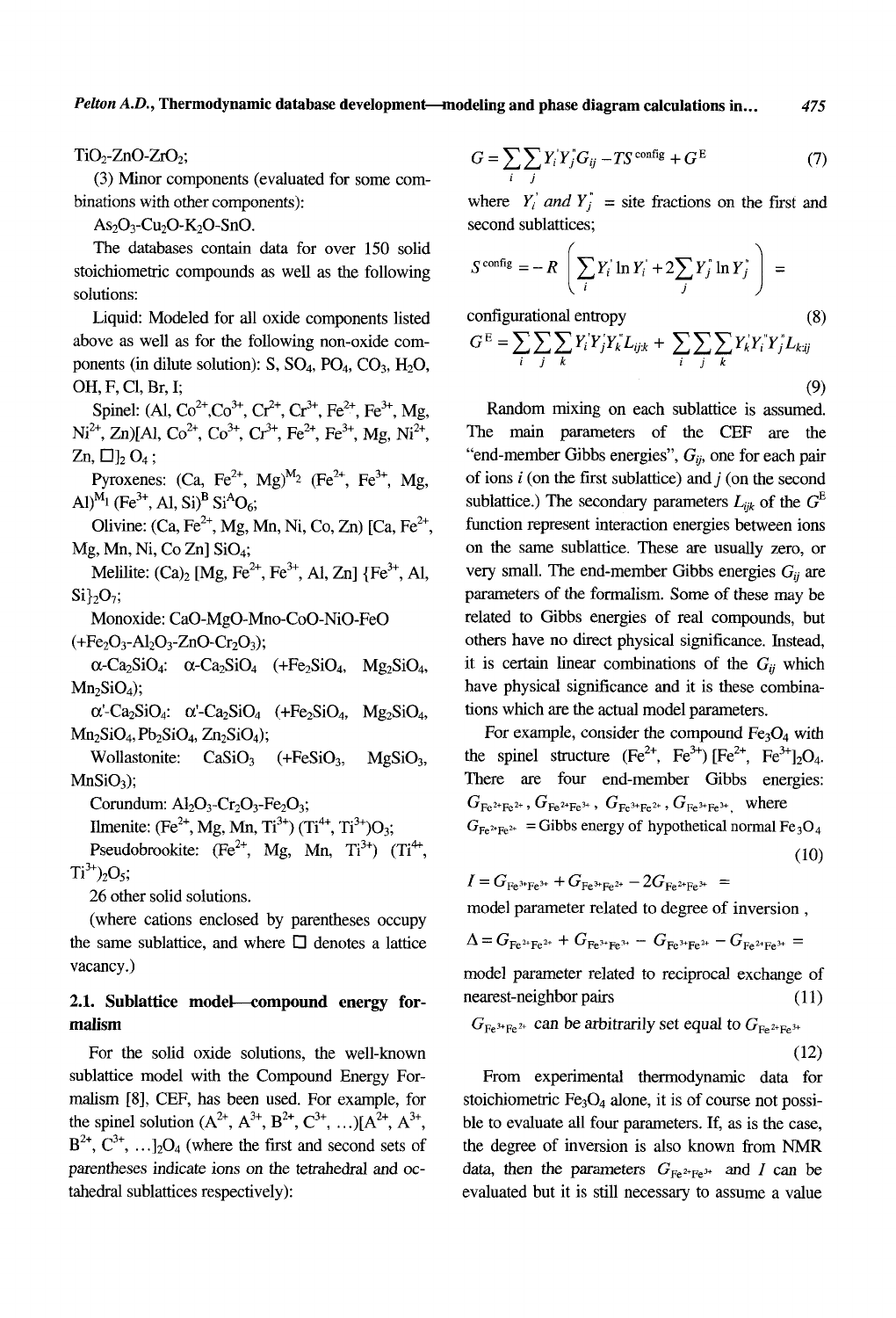for  $\Delta$ . ( $\Delta = 0$  would be an appropriate assumption.) The parameter  $\Delta$  can only be evaluated from additional data from binary spinel systems involving Fe with other cations. For details of the spinel model, see Ref. [9]. That is, it is often the case with the CEF that parameters for unary systems can only be obtained from data on binary systems. Similarly, **bi**nary parameters can only be obtained from data on ternary systems, and so on. This example also serves to illustrate the important point that any assumptions involving the parameters (such as assuming that  $\Delta =$ 0) should only be made for model parameters, not formalism parameters.

# **2.2. Modified quasichemical model for shortrange-ordering in the liquid solution**

For the liquid oxide solution,  $SiO<sub>2</sub>-CaO-MgO AIO<sub>15</sub>$ -FeO-FeO<sub>15</sub> $\ldots$  the Modified Quasichemical Model, MQM [10], is used because of the very large degree of short-range-ordering in silicate liquids. The model assumes a random distribution of second-nearest-neighbor cation pairs. The binary model parameters are the Gibbs energies  $\Delta g_{ii}$  of the pair-exchange reactions such as:

$$
\begin{bmatrix}\n\text{Ca} - \text{Ca}\n\end{bmatrix}_{\text{pair}} + \begin{bmatrix}\n\text{Si} - \text{Si}\n\end{bmatrix}_{\text{pair}} = 2 \begin{bmatrix}\n\text{Ca} - \text{Si}\n\end{bmatrix}_{\text{pair}} \quad \Delta g_{\text{Casi}} < 0
$$
\n(13)

The Gibbs energy is given by:

$$
G = \left(n_{\text{so}_2} G_{\text{so}_2}^{\text{o}} + n_{\text{co}} G_{\text{co}}^{\text{o}} + \dots\right) -
$$
  

$$
T\Delta S^{\text{config}} + \sum_{n>m} n_{mn} (\Delta g_{mn}/2)
$$
 (14)

Since  $\Delta g_{\text{Casi}}$  is negative, Reaction (13) is displaced to the right. This simulates the breaking of Si-0-Si oxygen "bridges" in acidic solutions, and the formation of discrete silicate ions in basic solutions. The application of the MQM to oxide solutions is discussed in  $[11]$ . As in the case of the CEF, binary model parameters can often only be obtained from data on ternary systems and ternary parameters can often only be obtained from data on quaternary systems. For example, in FeO-Fe<sub>2</sub>O<sub>3</sub>-SiO<sub>2</sub> liquid solutions, the concentration ratio  $\text{Fe}^{2+}/\text{Fe}^{3+}$  depends on the oxygen partial pressure. Even in equilibrium with Fe, the oxide liquid contains a significant concentration of trivalent iron, and even in equilibrium with oxygen at 1 bar, the liquid contains a significant concentration of divalent iron. That is, the only available data are for ternary solutions.

# **3. Some examples of calculations and comparison with experimental data**

Some examples of calculations made with the FactSage oxide databases and comparison with experimental data are shown in Figs. 1 to 15. The references shown in the figure captions are to the articles describing the evaluations/optimizations. References to the experimental data can be found in these articles.

### **4. gram calculations FactSage software for phase dia-**

Figs. 1 to 15 were all calculated with the Fact-Sage software. The usefulness of the databases is only fully realized through the existence of user-friendly software which permits complex phase equilibrium diagrams to be calculated with ease. As an example, Figs. 17 to 19 show the input windows involved in the calculation of Fig. 14. In the first window the components are entered. All data are then automatically retrieved from the databases and summarized in the second window. In the present example, 7 solutions, and **28** stoichiometric solid



**Fig. 1. FeO-Fe,O, phase diagram: Selected experimental points and calculated lines and invariant temperatures. Dashed lines are calculated oxygen isobars (bar) PI.**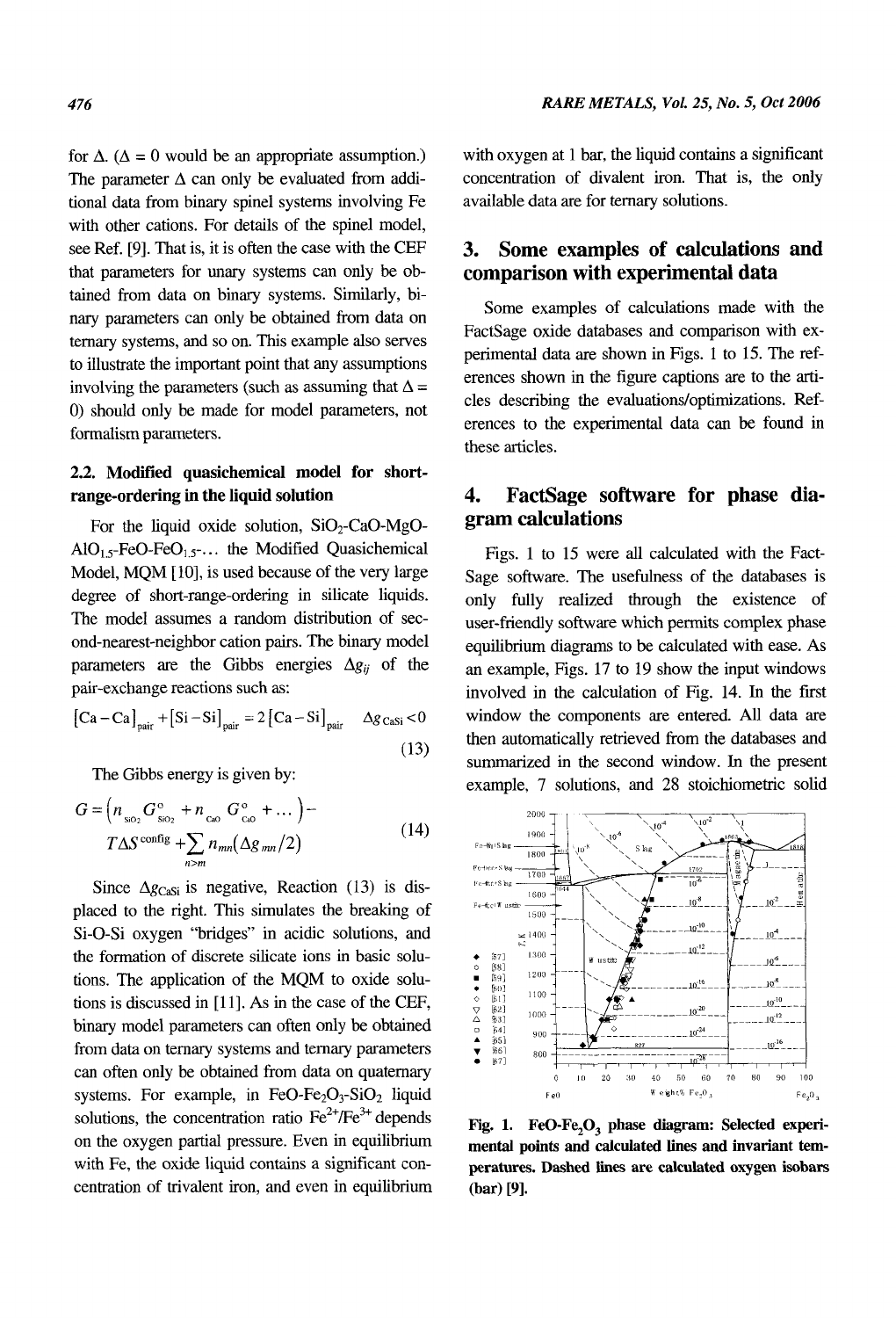phases were found. (The user can easily obtain full details of the temperature and composition ranges, etc. of these phases if desired.) In the third window the axes and the constants of the phase diagram are specified. With this input, Fig. 14 was calculated.



Fig. 2. Experimental and calculated oxygen partial pressure for two-phase equilibria with magnetite in the Fe-O system [9].



Fig. 4. Calculated Fe-Si-O phase diagram in equilibrium with iron [12].

#### 5. Calculations using the oxide database in conjunction with other databases

Another calculated phase diagram is shown in Fig. 19. Data were taken not only from the oxide database but also from the FactSage databases for metallic solutions, sulfide solutions and gases. This "predominance diagram" shows the equilibrium phases when an Fe-Cr alloy with molar ration Fe/Cr

The calculation requires less than one minute on a fast PC. All labeling shown on Fig. 14, including the addition of experimental points, was made by the program and by the user using the FactSage graphics package.

477



Fig. 3. Experimental and calculated oxygen partial pressure over single-phase magnetite as a function of composition [9].



Fig. 5. Calculated Fe-Si-O phase diagram in equilibrium with air [12].

 $= 1$  is subjected to varying oxygen and sulfur partial pressures. From the diagram it is not possible to read the compositions and amounts of each individual phase. However, by placing the cursor on the output screen at a given point of the diagram (at  $log_{10} P_{S2} =$  $-7$  and  $\log_{10} P_{O2} = -15$  for example) and clicking, the user can generate an output as shown in Fig. 20, which gives the composition and amount of every phase in equilibrium at that point.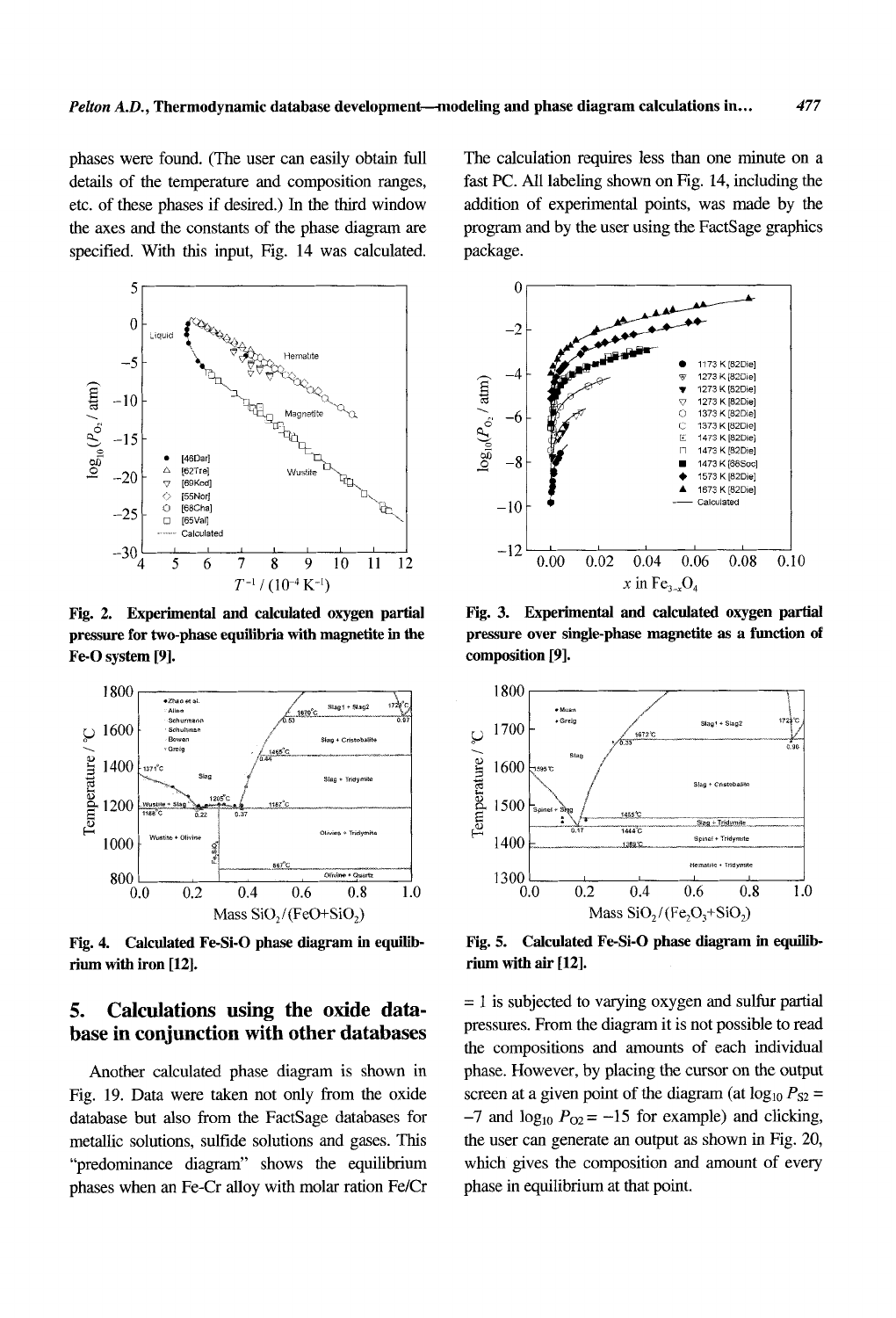

Fig. 6. Calculated Ca-Fe-0 phase diagram **in** equilibrium with iron [12].



Fig. 8. Calculated AI-Fe-0 phase diagram in equilibrium with iron [12].



Fig 10. Calculated AI-Fe-0 phase diagram at 1500°C  $[12]$ .

# **Acknowledgements**

The development of the oxide databases has involved a great many people over 25 years: **S.** Decterov, G. Eriksson, P. Wu, 1.-H. Jung, Y.-B. Kang, E. **Jak,** and many others. The development of the Fact-Sage software has similarly involved many people:



Fig. **7.** Calculated Ca-Fe-0 phase diagram in equilibrium with air [12].



Fig. 9. Calculated Al-Fe-0 phase diagram in equilibrium with air [12].



Fig. 11. Calculated liquidus of the Ca-Fe-Si-0 system in equilibrium with iron for temperatures between 1200°C and 1650°C [12].

C. Bale, G. Eriksson, P. Chartrand, J. Melangon, E. Belisle, and several others.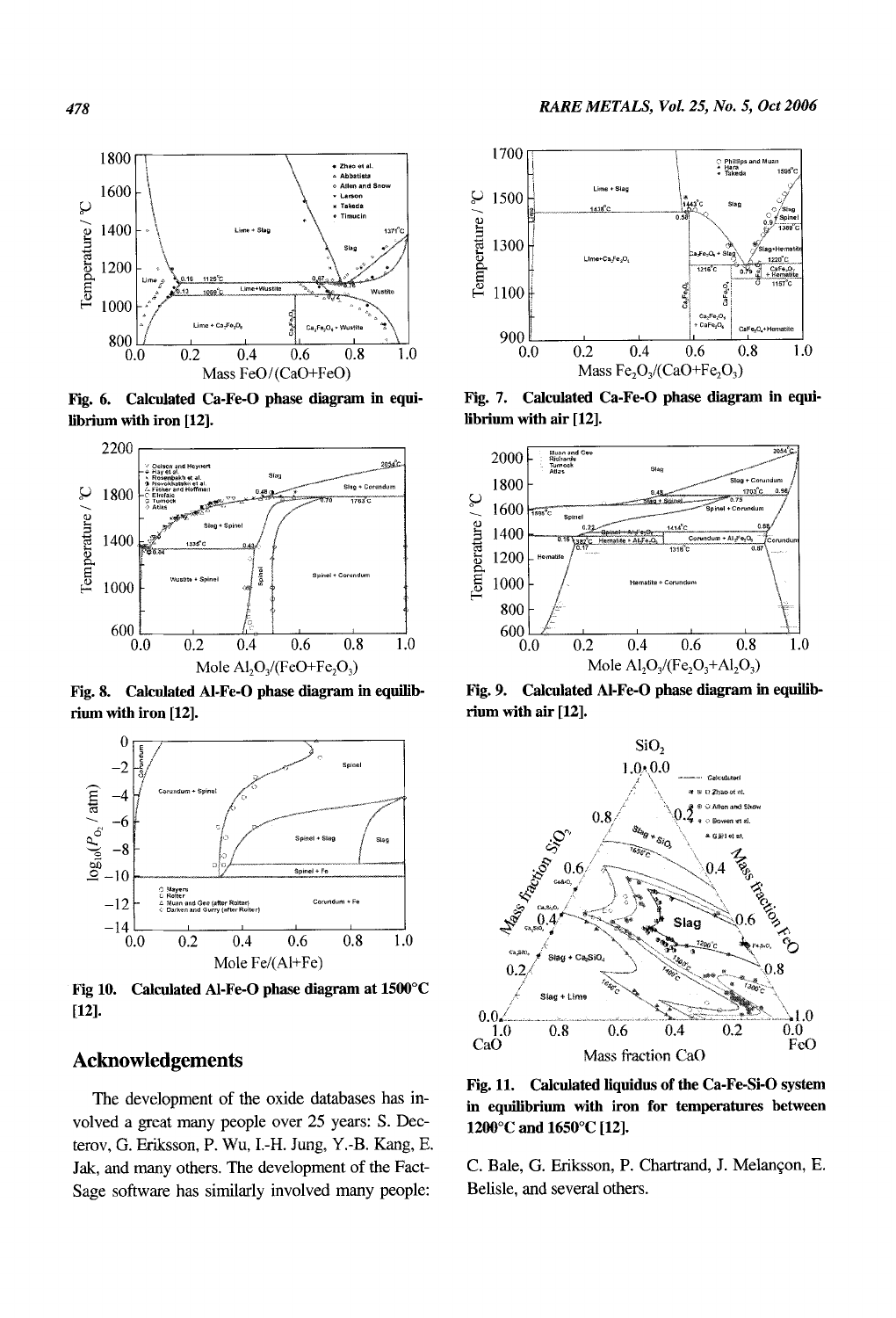

**Fig.** 12. Calculated liquidus of the Ca-Fe-Si-0 system in equilibrium with **air** for temperatures between 1300°C and 1450°C [12].



Fig. 14. Calculated section of the  $Fe<sub>2</sub>O<sub>3</sub>$ -MgO-SiO<sub>2</sub>-O<sub>2</sub> phase diagram in air at  $SiO/(MgO+Fe<sub>2</sub>O<sub>3</sub>+SiO<sub>2</sub>)$  = 20 **wt.%** [13].

# **References**

- www.thermocalc.com  $[1]$
- $\lceil 2 \rceil$ thermodata.online. fr
- $[3]$ [www.npl.co.uk/mtdata/
- [4] www.computherm.com
- [5] www.outokumputechnology.com
- [6] www.factsage.com
- [7] Pelton A.D., A general "geometric" thermodynamic model for multicomponent solutions, *Calphad J.,*  2001,25: 319.
- Hillert M., Jansson B., and Sundman B., Application



Fig. 13. Calculated **liquidus** of the Al-Ca-Fe-0 system in equilibrium with air at 1400°C and 1500°C [12].



Fig. 15. phase diagram at 1400°C. Calculated section of the CaO-MgO-SiO,

of the compound-energy model to oxide systems, *2 Metallkd.,* 1998,79 *(2):* 81.

- Degterov A., Jak **E.,** Hayes P., and Pelton **A.D., Ex**perimental study of phase equilibria and thermodynamic optimization of the Fe-Zn-0 system, *Metall. Muter. Trans.,* 2001,32B: *643.*
- [10] Pelton A. and Chartrand P., The modified quasichemical model 11 - multicomponent solutions, *Metall. Muter. Trans.,* 2001,32A: 1355.
- [11] Pelton A.D. and Blander M., Thermodynamic analysis of ordered liquid solutions by a modified quasichemical approach - Application to silicate slags, *Metall. Trans.,* 1986,17B: *805.*